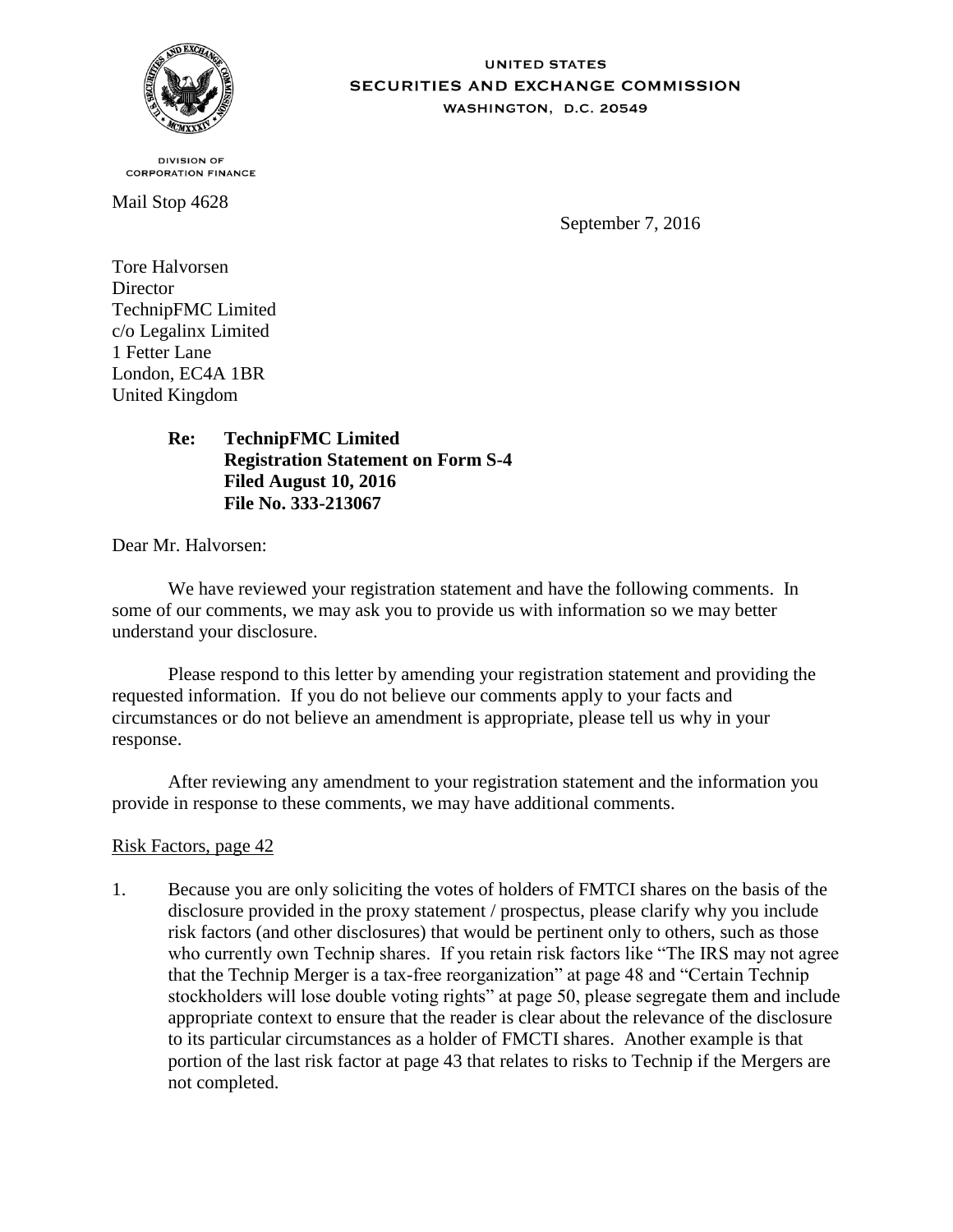Technip's prior work in Iran related to certain past project may be subject to U.S. sanctions…, page 71

- 2. As you are aware, Iran is designated by the State Department as a state sponsor of terrorism and is subject to U.S. economic sanctions and export controls. Please describe to us the nature and extent of past, current, and anticipated contacts with Iran by the business to be operated by TechnipFMC Limited after the proposed merger, whether through subsidiaries, affiliates, sub-contractors, or other direct or indirect arrangements. We are aware of recent news articles reporting that Technip is conducting and will conduct business in Iran, and identifying specific Iran projects in which Technip is involved. You should describe any products, components, technology or services the business to be operated by TechnipFMC has provided to Iran, directly or indirectly, and any agreements, commercial arrangements, or other contacts with the Iranian government or entities it controls.
- 3. Please discuss the materiality of any contacts with Iran you describe in response to the comment above, and whether those contacts constitute a material investment risk for your security holders. You should address materiality in quantitative terms, including the approximate dollar amounts of any associated revenues, assets, and liabilities for the last three fiscal years and the subsequent interim period. Also, address materiality in terms of qualitative factors that a reasonable investor would deem important in making an investment decision, including the potential impact of corporate activities upon a company's reputation and share value. Various state and municipal governments, universities, and other investors have proposed or adopted divestment or similar initiatives regarding investment in companies that do business with U.S.-designated state sponsors of terrorism. You should address the potential impact of the investor sentiment evidenced by such actions directed toward companies that have operations associated with Iran.

# Unaudited Pro Forma Condensed Combined Financial Information, page 83

- 4. We note you have identified Technip as the accounting acquirer for the merger transaction for financial statement reporting purposes under US GAAP. Please submit the analysis you performed in making this determination, including your consideration of all the facts and circumstances outlined in FASB ASC 805-10-55-12 and 55-13.
- 5. In contrast, we understand you view the merger transaction as an acquisition of Technip by FMCTI for SEC reporting purposes. Please detail your rationale for identifying FMCTI as the reporting predecessor.
- 6. Please tell us whether you will report in any jurisdiction that will require your financial statements to be prepared in accordance with International Financial Reporting Standards. If so, please tell us how you will account for the business combination under IFRS 3, specifically the identification of the acquirer.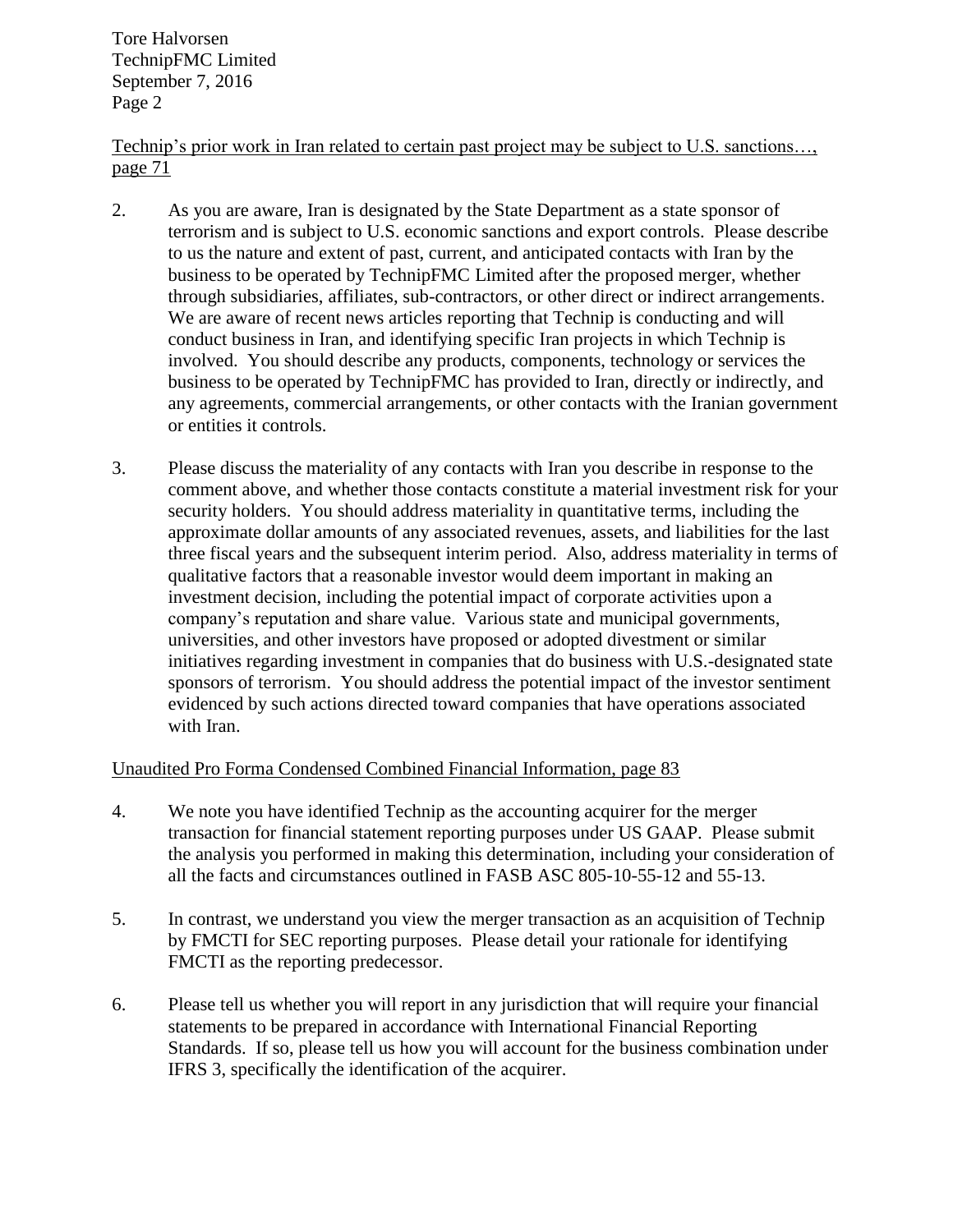7. We note your unaudited pro forma financial information does not reflect pro forma adjustments to consolidate Forsys Subsea, the 50/50 joint venture between FMCTI and Technip due to (i) the joint venture's recent inception in 2015 and (ii) the fair value of Forsys Subsea being reflected in the exchange ratios, and thus in goodwill arising from the purchase accounting related to the Mergers.

Your reasons for excluding the pro forma adjustments to present Forsys Subsea as a consolidated subsidiary of the combined company are not clear. Please provide further support for the exclusion of these adjustments, or reflect the consolidation of Forsys Subsea within the pro forma financial information.

## The Industry in Which Technip Operates, page 131

#### Market Environment, page 131

- 8. You state that "in both the medium and long term" Technip expects its "growth drivers" to remain robust. Please clarify the time reference here. Also, please clarify what Technip considers to be its growth drivers considering the earlier disclosure in this section that in 2015 investment by oil companies in the upstream sector was significantly reduced. Moreover, under "Outlook for 2016" at page 148, you disclose Technip expects the slow rate of new orders particularly for offshore developments to persist due to the fact that the prolonged and harsh downturn has not ended.
- 9. Clarify the time horizon during which Technip anticipates that oil and gas companies will restart their investments due to the natural depletion of their production. If this is within the "medium and long term" window, clarify what that means in terms of time. In this regard, we note your references to the IEA. Provide us with support for all statements that you attribute to the IEA. We also note the earlier disclosure in this section about recent supply and demand fundamentals, namely that the recent decline in oil prices was a consequence of oversupply, mainly from a strong increase in U.S. production and a lack of constraints on production from OPEC, coupled with weak demand, largely due to reduced economic activity in China and other emerging countries.

## Management's Discussion and Analysis of Financial Condition and Results of Operations of Technip, page 145

#### Results of Operations of Technip by Segment, page 161

10. We note your tabular disclosure of revenues and operating income/loss from recurring activities (OIFRA) after income/loss from equity affiliates, for the six months ended June 30, 2016, and June 30, 2015 (unaudited) and for the years ended December 31, 2015, 2014, and 2013, for each of Technip's business segments. However, you do not include a narrative discussion for any segment for the six months ended June 30, 2016, or for the six months ended June 30, 2015. Please revise to include a narrative discussion of Technip's results for these interim periods. See Item 5.A of Form 20-F.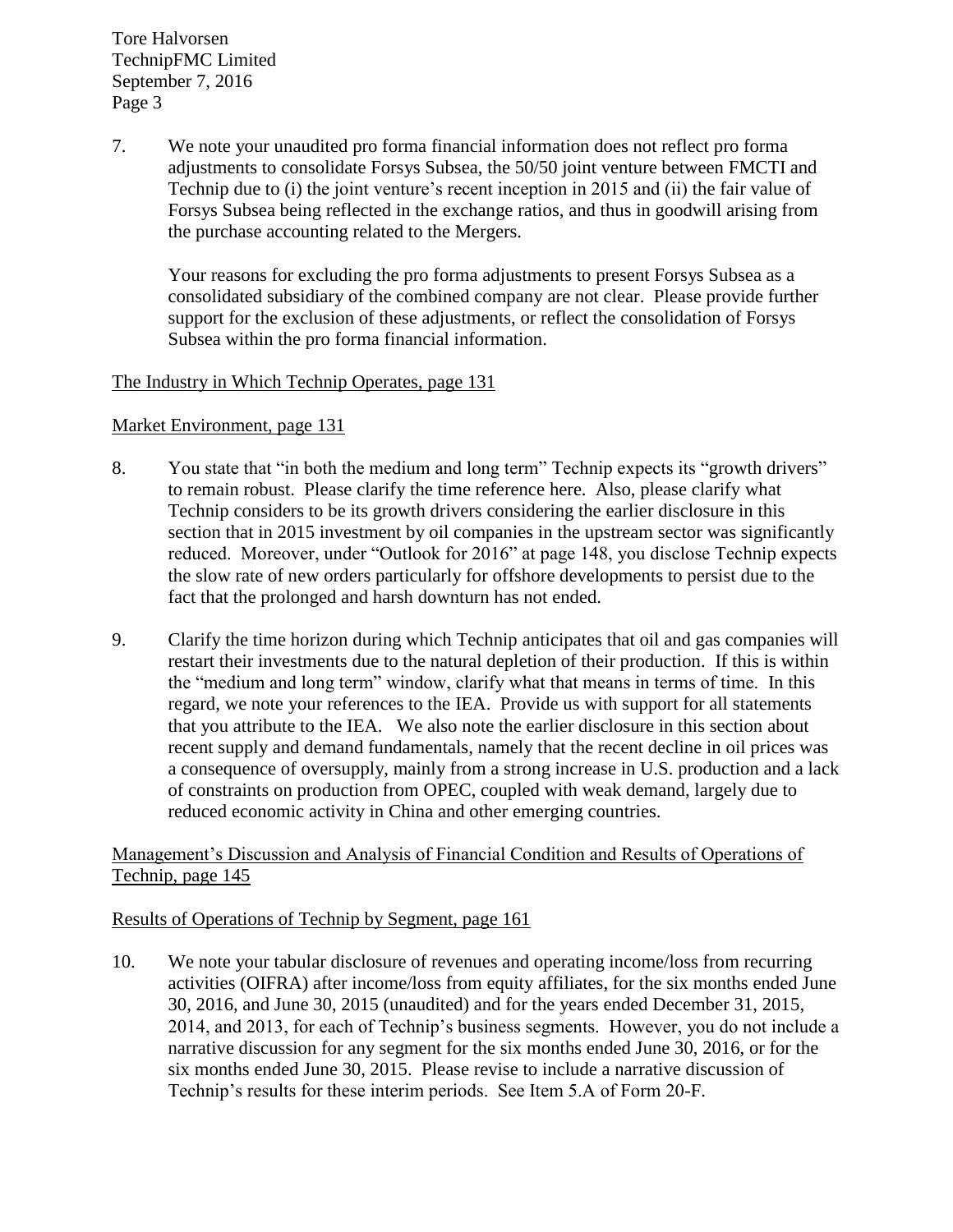#### The Mergers, page 171

#### Background of the Mergers, page 171

- 11. Please provide us with the board books that each of the three identified financial advisors prepared and presented to the respective boards.
- 12. We note that both parties prepared and exchanged non-public financial information with the other party or its advisors, and we note the disclosure that begins at page 201 in that regard. If there are additional projections, forecasts, or related updates that you have not yet presented, please revise the proxy statement/prospectus to disclose the additional material, non-public information that was exchanged.

#### FMCTI Reasons for the Mergers and Recommendation of the FMCTI Board, page 182

- 13. You indicate that the board considered "results of an evaluation of Technip's Onshore/Offshore business segment, performed by an expert consultant." Identify the consultant, provide a consent and clarify whether this consultant was retained by Technip or FMCTI, and discuss the timing and the nature of the evaluation it performed. See Rule 436 under Regulation C.
- 14. We note that on May 16 and May 17, 2016, Mr. Pilenko and Mr. Pferdehirt had several calls regarding the final terms of the transaction and agreed on the final exchange ratio and resulting ownership percentages in the combined entity. Please discuss how the terms progressed during these conversations and over the course of the negotiations as a whole, identifying any material concessions that each party made in order to come to the final agreement in that regard. For example, we note that in the initial offer to Mr. Pilenko on November 19, Mr. Gremp and Mr. Pferdehirt proposed that Technip stockholders would receive a premium of 10% based on current trading prices.

#### Opinion of Evercore as Financial Advisor to FMCTI, page 187

- 15. Please revise to disclose in more specific detail the criteria used to select the companies used in the Selected Publicly Traded Companies Analyses—Aggregate and —Sum of the Parts beginning on pages 192 and 195, respectively. If Evercore excluded or omitted any companies that met such criteria and were initially considered among the companies to be used in either analysis, please disclose this and briefly explain the reasons for the exclusion(s). This comment also applies to the summaries of the various analyses performed by Technip financial advisors in the disclosure which begins at page 210.
- 16. Explain the reason(s) for the differences between the companies and lines of business (FMCTI) that Evercore used for comparable companies in its two Selected Publicly Traded Companies Analyses.
- 17. Please revise to explain further what the "contribution analysis" entailed, clarifying how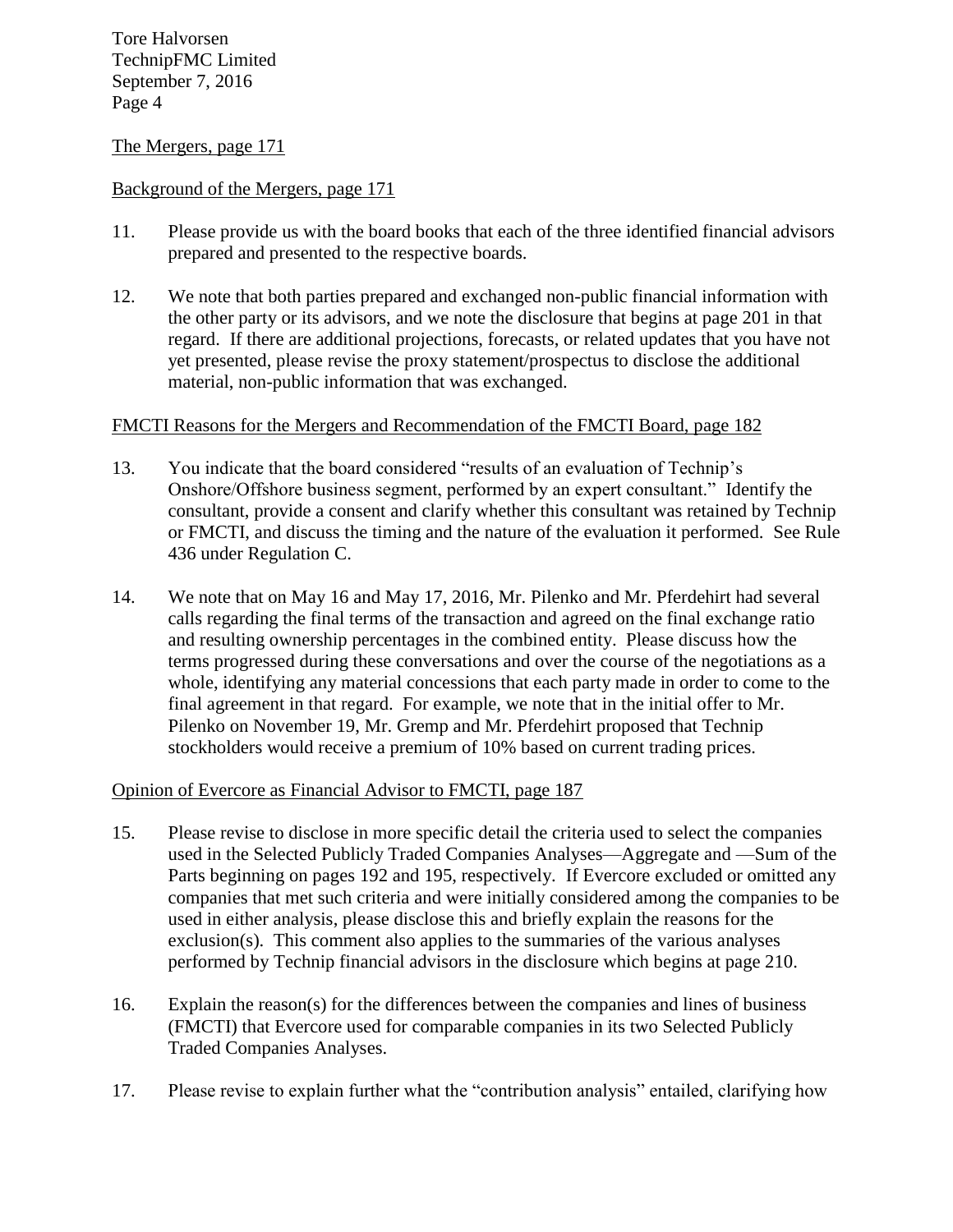> Evercore used the actual data to "select" the referenced exchange ratio based upon "its experience and professional judgment."

# FMCTI Unaudited Pro Forma Synergy Estimates, page 205

Unaudited Pro Forma Synergy Estimates for Topco, page 206

18. Please describe the bases and assumptions that differentiate the "Base," "High," and "Low" Case Operating Cost synergies.

Opinions of Rothschild and Goldman Sachs as Financial Advisors to Technip, page 210

19. Please disclose any material relationship that existed during the past two years and quantify any compensation received from Technip as a result. See Item 1015(b) of Regulation M-A and Item 4(b) of Form F-4.

Board of Directors and Management of Topco Following Completion of the Mergers, page 228

20. Once known, please identify those selected for each of the referenced committees and provide all the disclosure that Item 401 of Regulation S-K requires with regard to the 14 members of the board and all of the executive officers. See Item 18(a)(7) of Form S-4.

Material U.S. Federal Income Tax Considerations, page 270

Tax Consequences of the FMCTI Merger to Holders of FMCTI Shares, page 274

Tax Consequences to U.S. Holders, page 274

21. Please clarify the probability that based on the circumstances and the exchange ratios, the IRS' revenue ruling on "meaningful reduction" will result in individual U.S. holders of FMCTI having any distribution under Section 304 being taxable as a sale or exchange and not as a dividend.

Material U.K. Tax Considerations, page 280

22. We note that you include information in the proxy statement / prospectus regarding the application of both foreign and U.S. tax provisions to U.S. holders of FMCTI shares. Therefore, rather than providing a "general guide" in this section and indicating at pages 11 and 28 that the receipt of Topco Shares pursuant to the Mergers "should not generally be subject to U.K. capital gains tax or corporation tax on chargeable gain," please provide an opinion of counsel on the material U.K. tax consequences. See Section III.A.2 (including footnote 40) of Staff Legal Bulletin No. 19 (CF), which is available at www.sec.gov/interps/legal/ cfslb19.htm. Also, please ensure that your discussion of the material tax consequences does not include the type of disclaimer language that Section III.D.1 of SLB 19 indicates is not appropriate.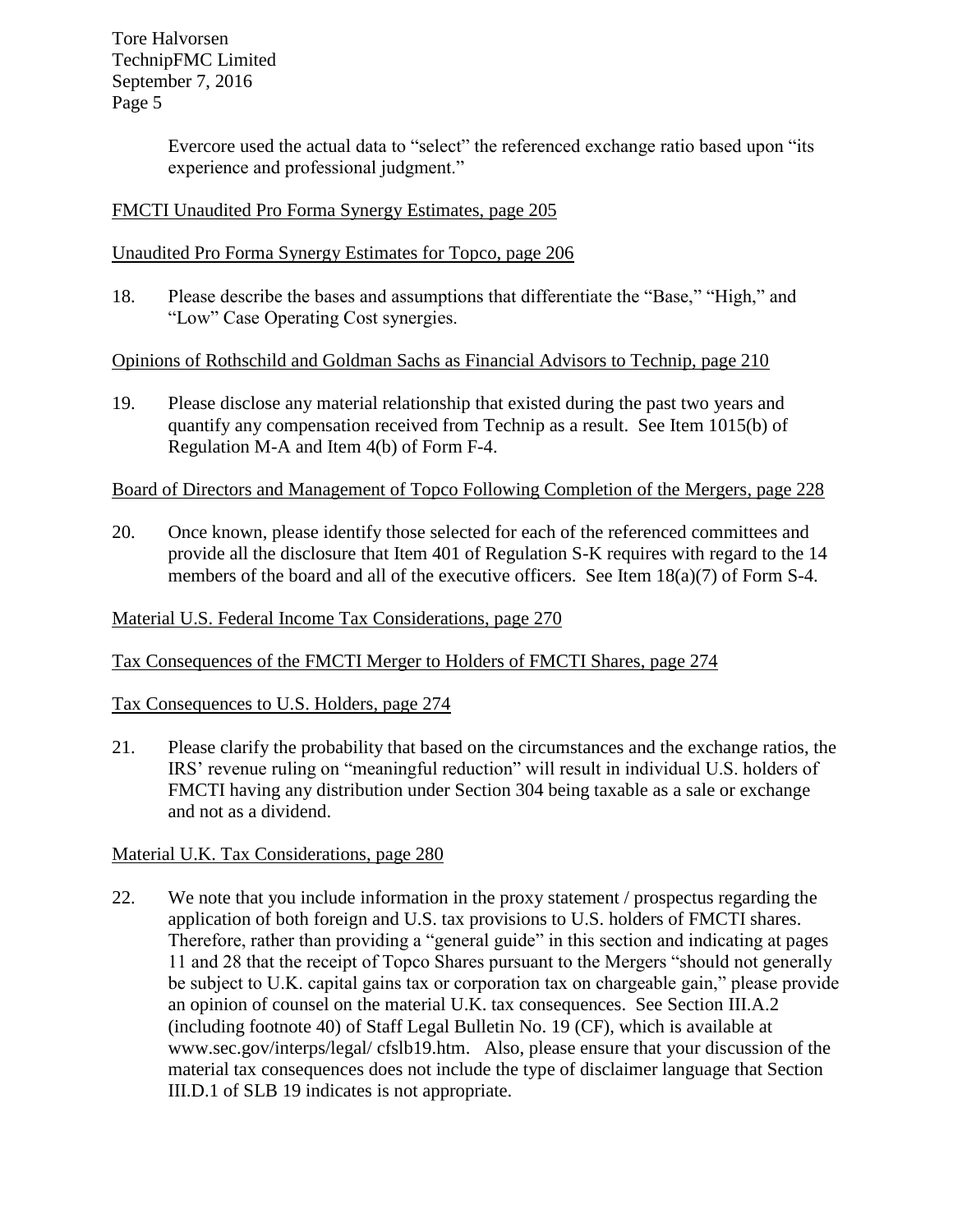## Annexes B and C-1 (Opinions of Evercore and Rothschild)

23. The disclaimers which appear, respectively, at pages B-4 and C1-3 are inconsistent with the right of stockholders to rely on the fairness opinion. Please revise to eliminate the suggestion that third parties may not rely upon or use the opinion. Refer to the related guidance available at the following location: http://www.sec.gov/divisions/corpfin/guidance/ci111400ex\_regm-a.htm. Similarly, please revise the corresponding summary in the proxy statement / prospectus of all three opinions so that you need not refer the reader to the text of the fairness opinions for certain items, such as the procedures followed, that Item 1015(b) of Regulation M-A requires the summary to provide.

#### Exhibit 5.1 (Opinion of Counsel)

- 24. The opinion indicates that it is rendered to TechnipFMC Limited "solely" for its benefit and that it "may not be relied upon by you for any other purpose, and, other than as set out above, may not be furnished to, or assigned to or relied upon by any other person, firm or entity for any purpose, without our prior written consent, which may be granted or withheld in our discretion." Please obtain and file a revised legal opinion that does not contain any limitation on reliance. Refer to Section II.B.3.d of Staff Legal Bulletin No. 19 (CF), which is available at www.sec.gov/interps/legal/ cfslb19.htm.
- 25. Counsel includes a number of assumptions in Schedule 1 for which the staff believes it instead should rely on its own investigation of the matter or upon an appropriate, corresponding representation by the company. Please obtain and file a revised opinion of counsel which does not retain any overly broad assumptions, such as those which currently appear as  $(d)$ ,  $(e)$ ,  $(f)$ , and  $(g)$ . See SLB 19 at Section II.B.3.a, which indicates in part that counsel should not include overly broad assumptions, that "assume away" the issue, or that "assume any of the material facts underlying the opinion or any readily ascertainable facts."

#### Closing Comments

We urge all persons who are responsible for the accuracy and adequacy of the disclosure in the filing to be certain that the filing includes the information the Securities Act of 1933 and all applicable Securities Act rules require. Since the company and its management are in possession of all facts relating to a company's disclosure, they are responsible for the accuracy and adequacy of the disclosures they have made.

Notwithstanding our comments, in the event you request acceleration of the effective date of the pending registration statement, please provide a written statement from the company acknowledging that: